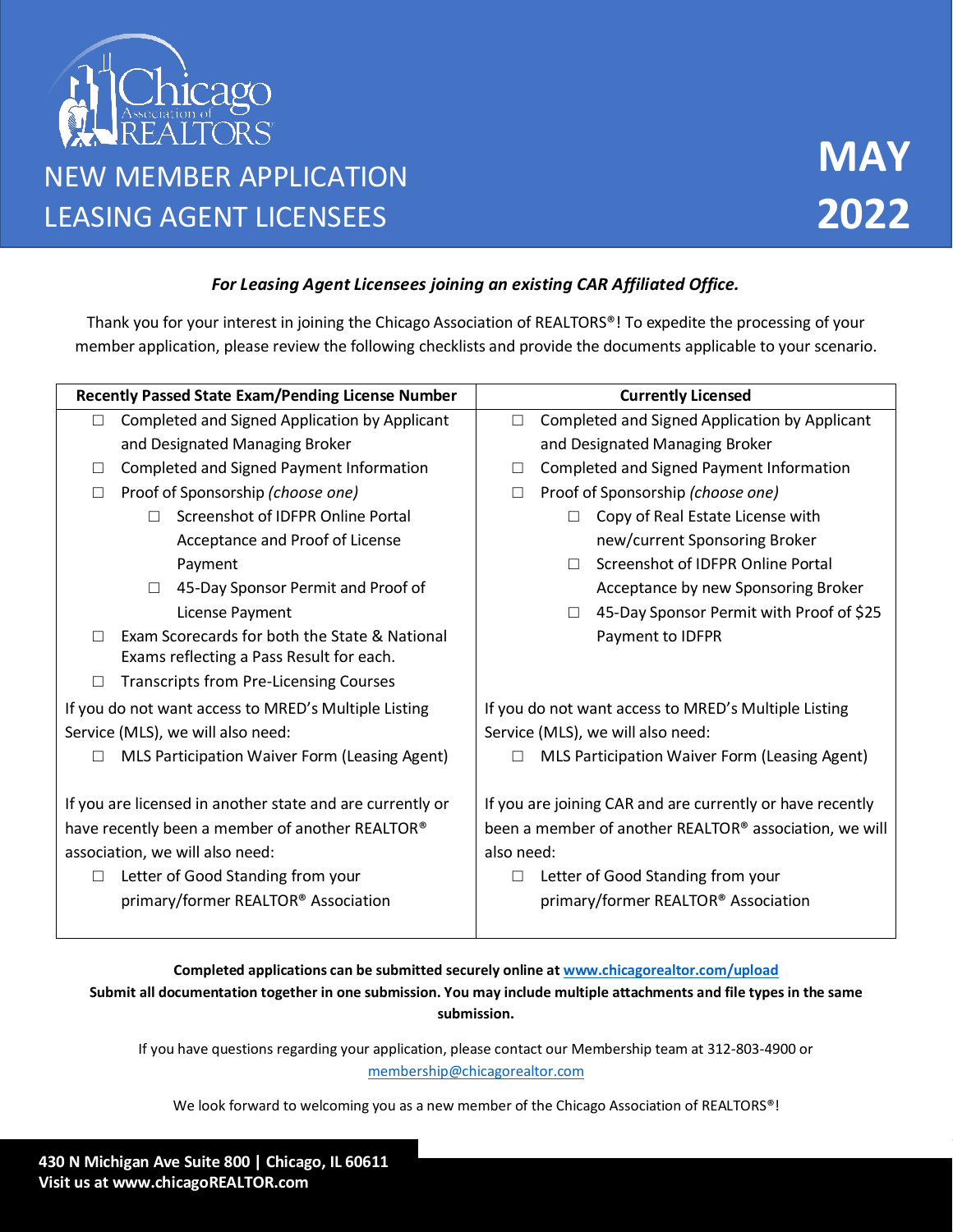## All fields marked with an \*Asterisk are Required

## **TELL US ABOUT YOURSELF**

|                         | <b>Full Name*:</b> The contract of the contract of the contract of the contract of the contract of the contract of the contract of the contract of the contract of the contract of the contract of the contract of the contract of                                                                                                                                                                                                                                                                |                                          |  |  |                                                   |                                                                                                                                                |  |
|-------------------------|---------------------------------------------------------------------------------------------------------------------------------------------------------------------------------------------------------------------------------------------------------------------------------------------------------------------------------------------------------------------------------------------------------------------------------------------------------------------------------------------------|------------------------------------------|--|--|---------------------------------------------------|------------------------------------------------------------------------------------------------------------------------------------------------|--|
|                         | As written on your State Exam Scorecard or IDFPR Real Estate License                                                                                                                                                                                                                                                                                                                                                                                                                              |                                          |  |  |                                                   |                                                                                                                                                |  |
| Nick Name: Nick Name    |                                                                                                                                                                                                                                                                                                                                                                                                                                                                                                   |                                          |  |  |                                                   |                                                                                                                                                |  |
|                         | If you will be doing business by a different name for advertising and communications, you must first have IDFPR add your Nick<br>Name/AKA name to your Real Estate License. Examples may include going by an abbreviated name, a middle name, or other nick<br>name not referenced on your real estate license. Email fpr.realestate@illinois.gov and request this AKA name be added to your real<br>estate license. Once added, we can update your membership records to reflect this nick name. |                                          |  |  |                                                   |                                                                                                                                                |  |
|                         |                                                                                                                                                                                                                                                                                                                                                                                                                                                                                                   |                                          |  |  |                                                   |                                                                                                                                                |  |
|                         | Real Estate License Number*: Capacity on the CR □ Pending/Applying for License Number<br>If Pending, did you take your pre-licensing course with CAR's Real Estate School within the past 12 months? $\Box$ Yes $\Box$ No $\Box$ Unsure                                                                                                                                                                                                                                                           |                                          |  |  |                                                   |                                                                                                                                                |  |
|                         |                                                                                                                                                                                                                                                                                                                                                                                                                                                                                                   |                                          |  |  |                                                   |                                                                                                                                                |  |
|                         | Address, including Unit # (If applicable)                                                                                                                                                                                                                                                                                                                                                                                                                                                         |                                          |  |  | City                                              | State<br>Zip                                                                                                                                   |  |
|                         |                                                                                                                                                                                                                                                                                                                                                                                                                                                                                                   |                                          |  |  |                                                   |                                                                                                                                                |  |
|                         | Internal only. This should be a personal email address. It will not be publicly displayed.                                                                                                                                                                                                                                                                                                                                                                                                        |                                          |  |  |                                                   |                                                                                                                                                |  |
|                         |                                                                                                                                                                                                                                                                                                                                                                                                                                                                                                   |                                          |  |  |                                                   | This will be the email you use for marketing and business purposes. This may be an email address supplied by your Sponsoring Broker.           |  |
|                         |                                                                                                                                                                                                                                                                                                                                                                                                                                                                                                   |                                          |  |  |                                                   |                                                                                                                                                |  |
|                         |                                                                                                                                                                                                                                                                                                                                                                                                                                                                                                   |                                          |  |  |                                                   |                                                                                                                                                |  |
|                         | Which gender do you identify with?*: $\Box$ Female $\Box$ Male $\Box$ Non-Binary/Non-Conforming $\Box$ I Prefer Not to Answer                                                                                                                                                                                                                                                                                                                                                                     |                                          |  |  |                                                   |                                                                                                                                                |  |
|                         | □ Health Care □ Hospitality/Restaurant □ Non-Profit/Association □ Real Estate/Current REALTOR® □ Retail<br>Are you joining with the intent to be a full-time or part-time member?*: $\Box$ Full-Time $\Box$ Part-Time $\Box$ Unsure                                                                                                                                                                                                                                                               |                                          |  |  |                                                   | What industry are you coming from*? $\Box$ Business/Finance $\Box$ Cosmetology $\Box$ Education $\Box$ Government/Public Sector<br>$\Box$ None |  |
|                         | If Part-Time, what industry is your primary employment?                                                                                                                                                                                                                                                                                                                                                                                                                                           |                                          |  |  |                                                   |                                                                                                                                                |  |
|                         | $\Box$ Business/Finance $\Box$ Cosmetology $\Box$ Education $\Box$ Government/Public Sector $\Box$ Health Care                                                                                                                                                                                                                                                                                                                                                                                    |                                          |  |  |                                                   |                                                                                                                                                |  |
|                         | □ Hospitality/Restaurant  □ Non-Profit/Association  □ Retail  □ None  □ Other                                                                                                                                                                                                                                                                                                                                                                                                                     |                                          |  |  |                                                   |                                                                                                                                                |  |
|                         | <b>SPONSORING BROKER INFORMATION</b>                                                                                                                                                                                                                                                                                                                                                                                                                                                              |                                          |  |  |                                                   |                                                                                                                                                |  |
| <b>Brokerage Name*:</b> |                                                                                                                                                                                                                                                                                                                                                                                                                                                                                                   |                                          |  |  |                                                   |                                                                                                                                                |  |
|                         |                                                                                                                                                                                                                                                                                                                                                                                                                                                                                                   |                                          |  |  |                                                   | Print the name of the Brokerage that will be Sponsoring your license. Must be an existing CAR affiliated brokerage.                            |  |
|                         |                                                                                                                                                                                                                                                                                                                                                                                                                                                                                                   |                                          |  |  |                                                   |                                                                                                                                                |  |
|                         | Address of Brokerage*:                                                                                                                                                                                                                                                                                                                                                                                                                                                                            |                                          |  |  |                                                   |                                                                                                                                                |  |
|                         |                                                                                                                                                                                                                                                                                                                                                                                                                                                                                                   | Address, including Suite (If applicable) |  |  | City                                              | State<br>Zip<br>If brokerage has more than one location, include address of the branch location that is sponsoring your license.               |  |
|                         |                                                                                                                                                                                                                                                                                                                                                                                                                                                                                                   |                                          |  |  |                                                   |                                                                                                                                                |  |
|                         |                                                                                                                                                                                                                                                                                                                                                                                                                                                                                                   |                                          |  |  |                                                   |                                                                                                                                                |  |
|                         | <b>MULTIPLE LISTING SERVICE (MLS) ACCESS</b>                                                                                                                                                                                                                                                                                                                                                                                                                                                      |                                          |  |  |                                                   |                                                                                                                                                |  |
|                         | Do you want access to the Multiple Listing Service (MLS)?* $\bigcirc$ Yes (MLS Fee applies, see page 4)                                                                                                                                                                                                                                                                                                                                                                                           |                                          |  |  |                                                   | ◯No (Exempt from MLS Fee, requires MLS Participation Waiver                                                                                    |  |
|                         | Direct Dial MLS Phone Number (if applicable):                                                                                                                                                                                                                                                                                                                                                                                                                                                     |                                          |  |  | Form to be signed and returned with application.) | or $\Box$ None, brokerage phone number only                                                                                                    |  |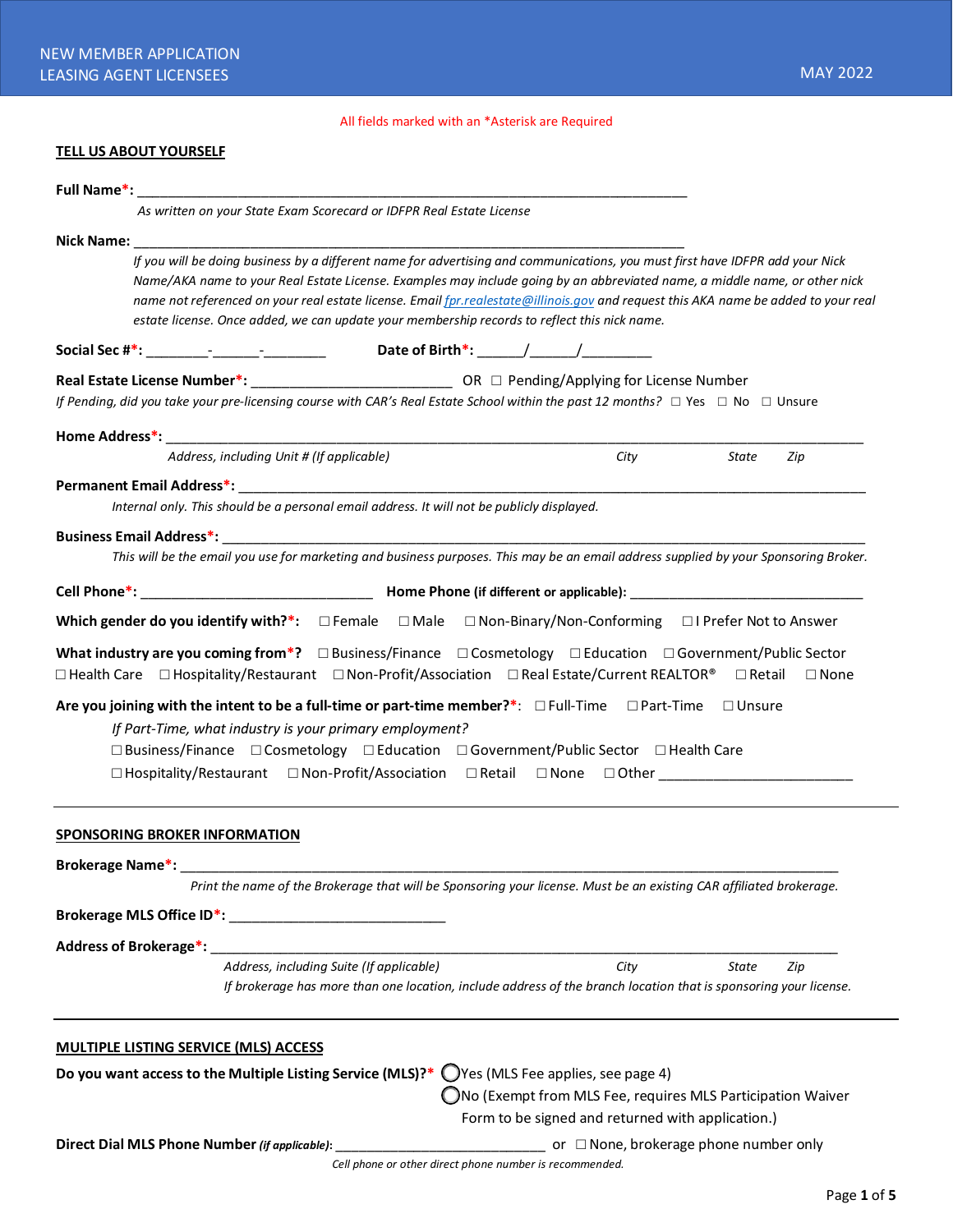#### **CURRENT OR PREVIOUS REALTOR® MEMBERSHIP**

#### **Have you now or have you ever held membership with another REALTOR® Association\*?** □ Yes □ No

*If you answered no, you may proceed to the next section.*

| If you answered yes, please answer the following questions: |                                                              |
|-------------------------------------------------------------|--------------------------------------------------------------|
| Name of Current/Former Association:                         |                                                              |
| Member ID at this Association:                              |                                                              |
| Year you joined this association?                           |                                                              |
| Year you left this association?                             | OR choose one:                                               |
|                                                             | $\Box$ Current Member, intend to stay with this Association. |
|                                                             | $\Box$ Current Member but leaving and transferring primary   |
|                                                             | membership to CAR.                                           |

#### **PREFERENCES, SPECIALTIES, DESIGNATIONS, AND INTERESTS**

**Preferred Address for Mail:** □ Home Address □ Office Address *(If left blank, Home will be selected by default) Please note Chicago REALTOR® Magazine is delivered 4 times per year to Applicant's Home Address*

**Check your Real Estate Specialties:** *(choose all that apply. If left blank, Residential will be selected by default)*

□ Appraisal □ Auction □ Commercial □ Development □ Industrial □ Office Space □ International □ Investment □ Leasing □ Property Management □ Rehabs □ Residential □ Retail □ Multi-Family □ Other

#### **Current REALTOR® Designations:** \_\_\_\_\_\_\_\_\_\_\_\_\_\_\_\_\_\_\_\_\_\_\_\_\_\_\_\_\_\_\_\_\_\_\_\_\_\_\_\_\_\_\_\_\_\_\_\_\_\_\_\_\_\_\_\_\_\_\_\_\_\_\_\_\_\_\_\_\_\_

**Additional Languages Spoken:** \_\_\_\_\_\_\_\_\_\_\_\_\_\_\_\_\_\_\_\_\_\_\_\_\_\_\_\_\_\_\_\_\_\_\_\_\_\_\_\_\_\_\_\_\_\_\_\_\_\_\_\_\_\_\_\_\_\_\_\_\_\_\_\_\_\_\_\_\_\_\_\_\_

**Other professional or trade association memberships:**  $\blacksquare$ 

**Civic, charitable, community, or political involvement:** \_\_\_\_\_\_\_\_\_\_\_\_\_\_\_\_\_\_\_\_\_\_\_\_\_\_\_\_\_\_\_\_\_\_\_\_\_\_\_\_\_\_\_\_\_\_\_\_\_\_\_\_\_

**Are you interested in serving on CAR's political contact team for your Alderman or legislator?** If yes, please provide the name of your alderman or legislator and note any affiliation you have with him/her: \_\_\_\_\_\_\_\_\_\_\_\_\_\_\_\_\_\_\_\_\_\_\_\_\_\_

**Do you want to receive the CommercialForum E-Newsletter?** □ Yes □ No

**Do you want to receive CAR's Global Real Estate Council E-Newsletter?** □ Yes □ No

**Do you want to receive CAR's Young Professional's Network (YPN) E-Newsletter?** □ Yes □ No

**Are you a current member of any of the following Industry Partners; or interested in learning more about any of the following Industry Partners?** 

| Current | Want to    |                                                                                      |
|---------|------------|--------------------------------------------------------------------------------------|
| Member  | Learn More |                                                                                      |
|         |            | Asian Real Estate Association of America, Chicago Chapter (AREAA)                    |
|         |            | Dearborn REALTIST Board (DRB)                                                        |
|         |            | LGBTQ+ Real Estate Alliance - Chicago Chapter                                        |
|         |            | National Association of Hispanic Real Estate Professionals, Chicago Chapter (NAHREP) |
|         |            | Real Estate to the Rescue (RTTR)                                                     |
|         |            | Women's Council of REALTORS®, Chicago Chapter (WCR)                                  |
|         |            | Veterans Association of Real Estate Professionals, Chicago Chapter (VAREP)           |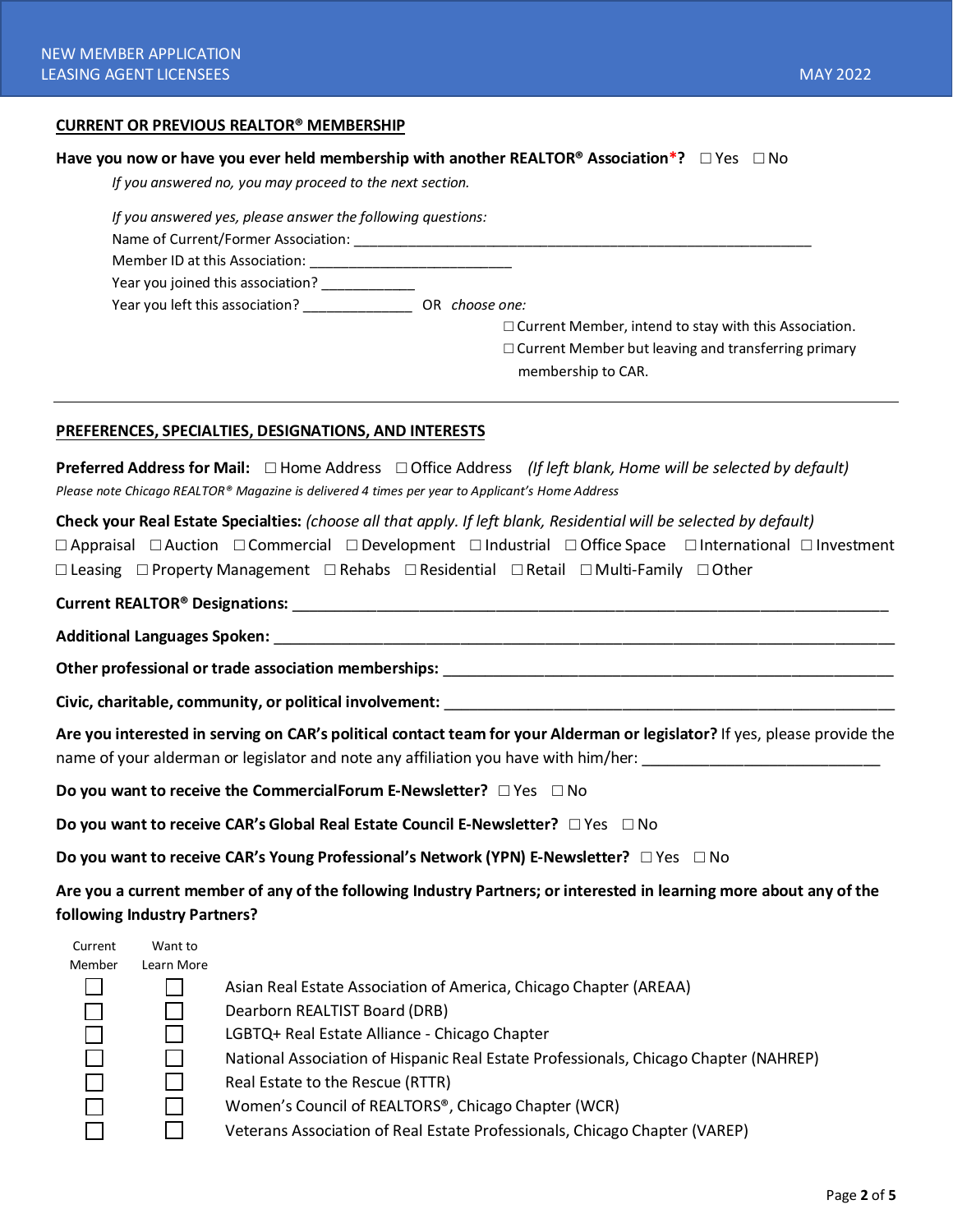I hereby submit the initial fees and application for membership in the Chicago Association of REALTORS®. In the event of my election to membership, I agree to abide by the By-laws of the Chicago Association of REALTORS® and the Code of Ethics of the National Association of REALTORS®. Upon the expiration of said membership for any cause, I will discontinue use of the designation "REALTOR®" and return to the Association all identifying indications of membership and any items which are the property of the Association.

I further certify that in signing this application, all answers given on this application are true and correct and I authorize said Board through its representatives to make such investigation as may be considered advisable to verify the statements herein made by me. I give the Association permission to communicate with me via phone, email, and/or fax.

I agree to pay the established fees as are due and payable as long as I remain a member of this Association. **I understand that I am paying for pro-rated dues for the fiscal year 10/1 through 9/30. I acknowledge that I will receive an invoice every August for the following fiscal year's annual dues(10/1 – 9/30).** I understand that my renewal dues payment is due and must be received by CAR no later than 10/1. I understand that RPAC and C.A.R. Foundation amounts are voluntary. I understand that all dues and fees paid to the Association are non-refundable.

I agree to attend an Orientation program as a prerequisite to my consideration for membership. Furthermore, I agree to complete the orientation course and be installed as a member **within a three-month period from the date of this application.** Otherwise, I understand that all monies paid to the Association by me will be kept by the Association as its process fee and that it will be necessary for me to re-apply for membership, which will include the additional payout of all fees and costs. I also agree to volunteer one additional hour toward an Association focus group.

I hereby authorize the Association to bill me MRED access charges, if applicable, and I agree to pay MRED payments fully and punctually if I am joining a MRED office. I understand that if the monies are not received by the Association by the invoice due date, my MRED access will be suspended and that I will be required to pay a reactivation fee along with past due amount to have my MRED access reactivated.

I understand my office must be in compliance with all local zoning ordinances and homeowner and/or condominium association rules, regulations, and policies.

## **REALTOR® Association Communication Consent**

I understand that by providing my home address, email address(s) and telephone number(s), I consent to receive communications sent from the Chicago Association of REALTORS®, Illinois REALTORS®, and the National Association of REALTORS® via U.S. Mail, e-mail, or telephone at those number(s)/address(es) listed in this application.

**Applicant Signature\*: \_\_\_\_\_\_\_\_\_\_\_\_\_\_\_\_\_\_\_\_\_\_\_\_\_\_\_\_\_\_\_\_\_\_\_\_\_\_\_\_\_\_\_\_\_\_\_\_\_\_\_\_\_\_\_\_\_ Date\*: \_\_\_\_\_\_\_\_\_\_\_\_\_\_\_\_\_\_\_\_\_\_\_\_**

## **Sponsoring Broker Acceptance**

I hereby certify that the named applicant for membership is an employee or associate actively engaged in real estate within my office; that I believe said applicant is honest, trustful and of good reputation, and I recommend that the named Board elect said applicant to membership.

By default, agents are given the following rights with MRED's ConnectMLS. Should you wish to disallow/disable any of the following options, please check off the box and those checked items will NOT be given to this applicant. Rights can be updated in the future by sending an email request from the Designated Managing Broker to the Association.

- □ Disable Add/Edit Own Listings  $□$  Disable Use of Financial Tools
- 
- 
- 
- □ Disable Search Off-Market Listings □ Disable Email Listings/Prospecting
- 
- □ Disable Custom Reports □ Disable Search Tax Records
- □ Disable HotSheets □ Enable Advanced AMS Search
- □ Disable Open House/Tour Search □ Disable Search Active Listings (requires search off-market listings)
	-

**Sponsoring Broker Signature\*: \_\_\_\_\_\_\_\_\_\_\_\_\_\_\_\_\_\_\_\_\_\_\_\_\_\_\_\_\_\_\_\_\_\_\_\_\_\_\_\_\_\_\_\_\_\_\_\_\_\_\_ Date\*: \_\_\_\_\_\_\_\_\_\_\_\_\_\_\_\_\_\_\_\_\_\_\_\_**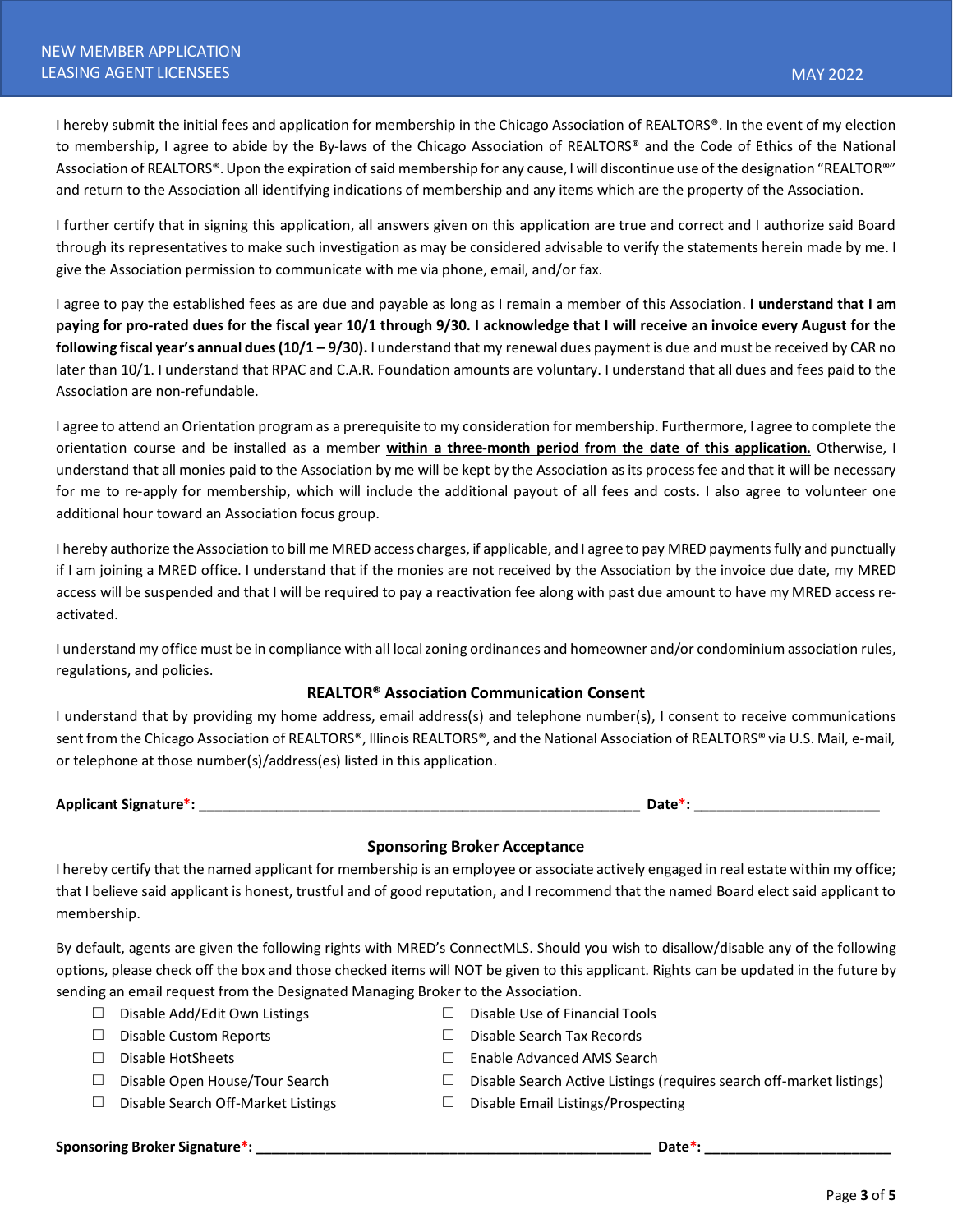#### **PAYMENT OF MEMBERSHIP DUES**

#### **New Membership Dues & Fees and Renewal Notice**

Even though you are joining as a new member today, CAR's fiscal year runs October 1<sup>st</sup> – September 30<sup>th</sup>, and every member renews on this same annual cycle. The dues and fees listed below will cover your membership for 5-months: from May 2022 – September 30, 2022.

#### **PLEASE NOTE YOU WILL BE RENEWING YOUR MEMBERSHIP AND PAYING A FULL YEAR OF MEMBERSHIP DUES ON OCTOBER 1, 2022. ANNUAL RENEWAL RATES ARE ANNOUNCED IN AUGUST OF EACH YEAR.**

Below is a breakdown of the membership dues and fees that cover a 5-month period from May 2022 through September 30, 2022. Note: CAR dues do not include a subscription to Sentrilock. This is an optional service which you may subscribe to after membership.

| May '22 – Sept '22       | <b>Recently Passed State Exam or</b> | Currently Licensed - Current or Former REALTOR®                |  |
|--------------------------|--------------------------------------|----------------------------------------------------------------|--|
|                          | Currently Licensed - New REALTOR®    |                                                                |  |
| Local Dues (CAR)         | \$60.00                              | \$60.00                                                        |  |
| State Dues (IR)          | \$213.67                             | Varies based on existing REALTOR® Memberships or Reinstatement |  |
| National Dues (NAR)      | \$135.00                             | Varies based on existing REALTOR® Memberships or Reinstatement |  |
| <b>Application Fee</b>   | \$175.00                             | Varies based on existing REALTOR® Memberships or Reinstatement |  |
| <b>Total without MLS</b> | \$583.67                             | \$60.00 - \$583.67                                             |  |
| <b>Access</b>            |                                      |                                                                |  |
| If applicable,           | \$140.00                             | \$140.00                                                       |  |
| <b>MRED MLS Fees</b>     |                                      |                                                                |  |
| <b>Total with MLS</b>    | \$723.67                             | \$200.00 - \$723.67                                            |  |
| <b>Access</b>            |                                      |                                                                |  |

*Amount Due is based on Multiple Listing Service selection on page 1.*

*If amount due is different or variable, we will contact you before charging your Card. Card information below is still required. All dues and fees are non-refundable unless stated otherwise by ou[r Refund Policy.](https://chicagorealtor.com/membership/membership-faqs/)*

| <b>Check One*:</b> □ Visa □ MasterCard □ American Express □ Discover                                         |                                                                                                                                              |
|--------------------------------------------------------------------------------------------------------------|----------------------------------------------------------------------------------------------------------------------------------------------|
|                                                                                                              |                                                                                                                                              |
|                                                                                                              | Expiration <sup>*</sup> : /                                                                                                                  |
|                                                                                                              | Date*: _________________________                                                                                                             |
| Add the Following One-Time Investment and/or Donation to my initial dues:<br>See page 5 for more information | $\Box$ \$20 "Fair Share" to RPAC Recommended<br>$\Box$ \$20 to CAR's Charitable Foundation<br>□ \$5 to Illinois REALTORS® Relief Fund (IRRF) |

# **Your application will not be processed if payment information is blank. Securely submit your application and all supporting documents at [www.chicagorealtor.com/upload](http://www.chicagorealtor.com/upload)**

# **Please allow 1-3 Business Days for Processing. A welcome email will be sent confirming your Membership.**

CAR can also accept checks or money orders for membership fees. If applying with a check, mail your application and applicable fees to 430 N Michigan Ave, 8<sup>th</sup> Floor | Chicago, IL 60611. This option will delay your membership processing and access to services.